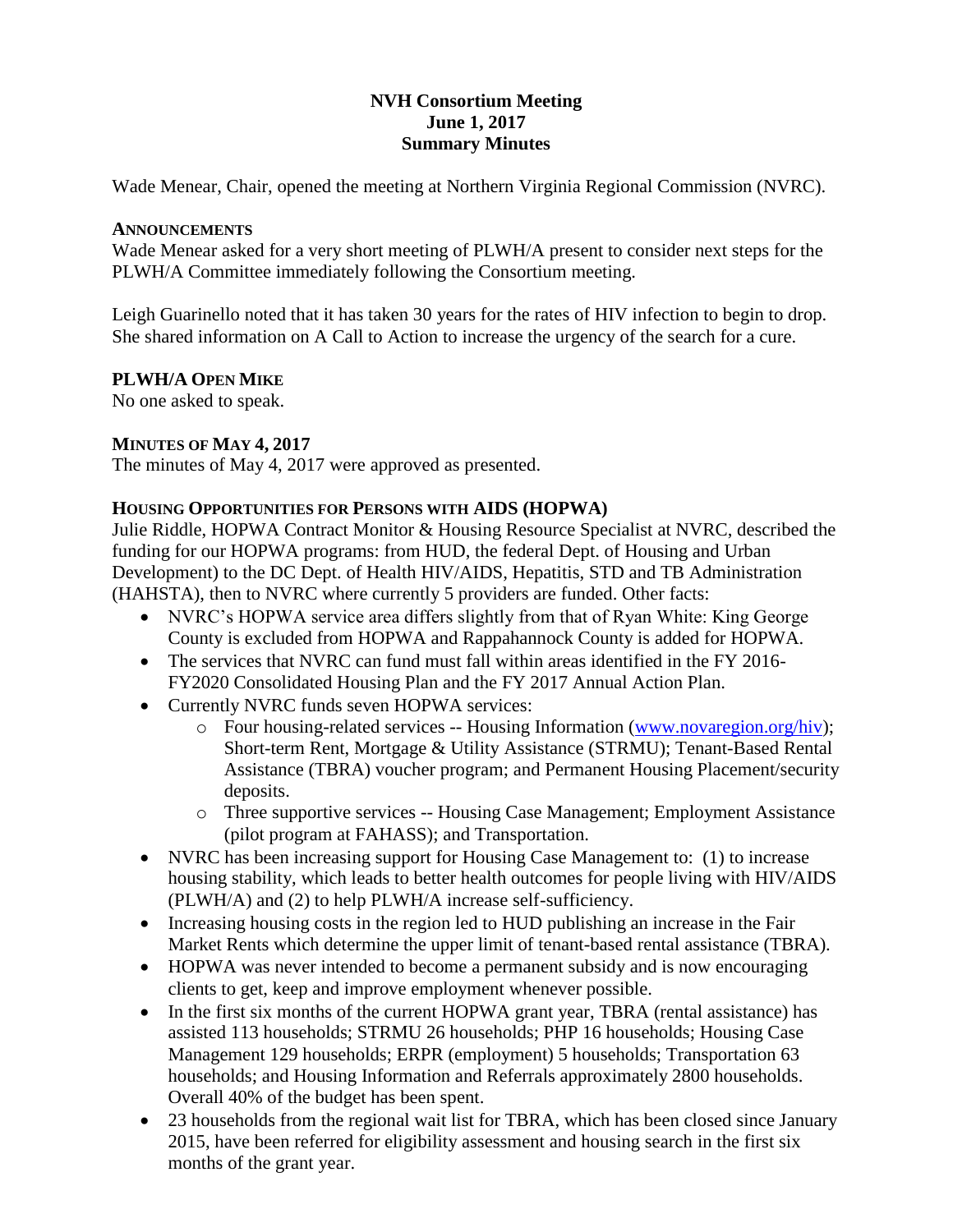A plan to establish preferences on the TBRA waiting list to the most vulnerable PLWH/A: those who are disabled, victims of domestic violence; elderly or homeless; was adopted last year but has since been denied by the HOPWA grant administrator at the DC Dept. of Health.

**Priority Recommendations:** Following the data presentation the Consortium made the following recommendations on priorities for HOPWA services during the upcoming 2017-18 grant year, which begins October 1, 2017. The Consortium judged the following HOPWA allowable services to be priorities, with "1" representing the highest priority service. The vote was unanimous with 19 in favor and no abstentions.

| <b>Housing Related Services</b> |                                       |    |                                          |  |  |
|---------------------------------|---------------------------------------|----|------------------------------------------|--|--|
| 1.                              | <b>Tenant-Based Rental Assistance</b> | 6. | Employment Readiness, Placement, &       |  |  |
|                                 | (TBRA)                                |    | Retention (ERPR)                         |  |  |
| 2.                              | Short Term Rent, Mortgage and         | 7. | Facility operating costs                 |  |  |
|                                 | Utilities (STRMU)                     |    |                                          |  |  |
| 3.                              | Housing Case Management (HCM)         | 8. | Transportation                           |  |  |
| 4.                              | Permanent Housing Placement (PHP)     | 9. | Acquisition, rehabilitation, conversion, |  |  |
|                                 | (Security Deposits and First Month's  |    | lease, and repair of facilities          |  |  |
|                                 | Rent)                                 |    |                                          |  |  |
| 5.                              | Housing information                   |    |                                          |  |  |

**Allocations Recommendations:** The Consortium then adopted the following Allocations Plan:

|  |  | Proposed 2017-18 Suburban Virginia HOPWA Allocations Plans |  |
|--|--|------------------------------------------------------------|--|
|  |  |                                                            |  |

| <b>Service Area</b>                                          | <b>Amount</b>            | <b>Estimated No.</b><br>of Households | <b>Scenario</b><br>for a $10\%$ |  |  |
|--------------------------------------------------------------|--------------------------|---------------------------------------|---------------------------------|--|--|
|                                                              |                          | to be Served                          | Decrease in<br><b>Funding</b>   |  |  |
| <b>Tenant-Based Rental Assistance (TBRA)</b>                 | \$1,729,390              | 137                                   | \$1,729,390                     |  |  |
| Short-Term Rent, Mortgage, and Utility<br>assistance (STRMU) | \$<br>114,404            | 52                                    | $\mathsf{\$}$<br>64,846         |  |  |
| Permanent Housing Placement (PHP)                            | $\mathcal{S}$<br>67,216  | 32                                    | $\mathcal{S}$<br>38,100         |  |  |
| <b>Housing Case Management</b>                               | \$<br>213,148            | 250                                   | \$<br>120,816                   |  |  |
| Employment Readiness, Placement, &<br>Retention (ERPR)       | \$<br>114,936            | 35                                    | \$<br>65,148                    |  |  |
| Transportation                                               | \$<br>20,906             | 70                                    | \$<br>11,850                    |  |  |
| Housing Information and Referrals                            | \$<br>38,500             | 3,000                                 | $\mathcal{S}$<br>38,500         |  |  |
| Rehab/Perm. Supportive Housing Project &                     |                          |                                       |                                 |  |  |
| Facility Ops.                                                |                          |                                       |                                 |  |  |
| Project Sponsor Administration                               | $\mathcal{S}$<br>173,005 |                                       | \$<br>155,705                   |  |  |
| Total                                                        | \$2,471,505              |                                       | \$2,224,355                     |  |  |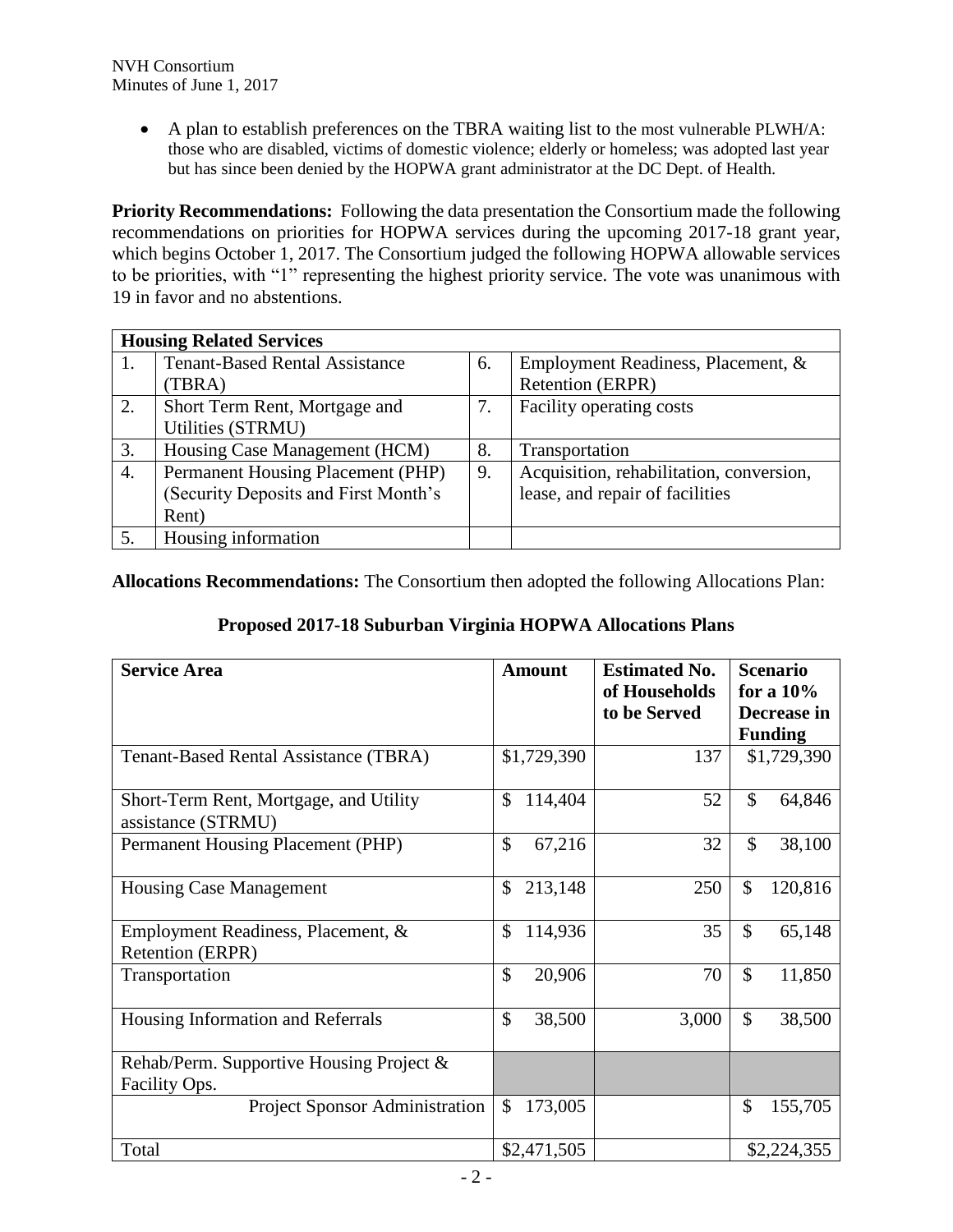Factors informing this allocations plan were:

- The TBRA waiting list will remain closed
- TBRA would only be increased enough to cover rent increased for those already in the program
- A second site will be added to the Employment Readiness, Placement, & Retention (ERPR) program

The Consortium also adopted a plan in the event that HOPWA funding were reduced by 10%. Factors informing this plan were:

- Tenant-Based Rental Assistance (TBRA) and Housing Information and Referrals would be held harmless
- Some Short-Term Rent, Mortgage, and Utility assistance (STRMU) and Permanent Housing Placement (PHP) costs could be picked up by the Ryan White program. (NVRC has since learned that Ryan White housing services are prohibited from covering rental deposits.)

## **VIRGINIA DEPARTMENT OF HEALTH UPDATES**

Adyam Redae, from the HIV Prevention team, reported for VDH. The written report is attached to the minutes of this meeting.

#### **ADMINISTRATIVE AGENT REPORT**

Michelle Simmons stated that the Virginia Dept. of Health has been asked for additional Part B funds to insure that no clients in Suburban Virginia lose services during the delayed transition to Fee-for-Service funding in Part A. \$175,000 was also requested for a new Part B service: Emergency Financial Assistance for housing, A Micro RFA (Request for Applications) for additional funding should be available next week.

The Part A transition to Fee-for-Service will not be ready by the announced July 1 date. DC HAHSTA, the Part A recipient, is expected to offer a second period of bridge funding, but specifics are not yet available.

### **UPCOMING MEETINGS**

- Consortium July 6, 2017 at NVRC from 10:00 a.m.  $-12$  noon. (This meeting was reinstated after the June 1 Consortium meeting
- August 10 at NVRC from 10:00 a.m.  $-3:00$  p.m. Priority Setting & Resource Allocation

Minutes  $X$  Approved as Written \_\_\_ With Corrections Tyle Smith 7/6/17 **Tylee Smith**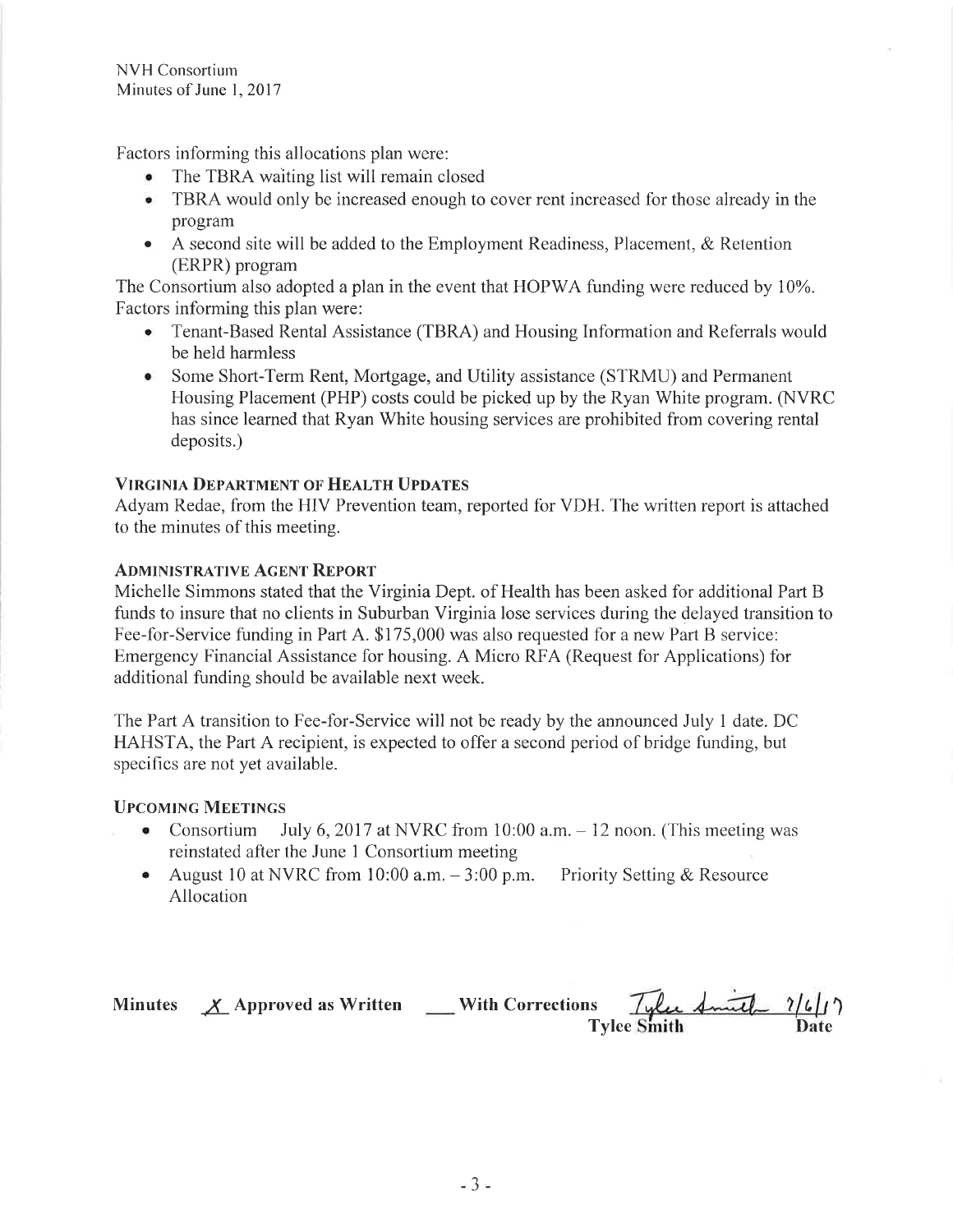## NVRC VDH Update June 1, 2017

#### 1. ADAP A. ADAP Enrollment Numbers in the Northern EMA as of 5/31/2017

|                                     | ADAP Enrollment Numbers as of 5/31/2017                                                                                                           |                |                                 |                     |                                                   |            |                |                      |
|-------------------------------------|---------------------------------------------------------------------------------------------------------------------------------------------------|----------------|---------------------------------|---------------------|---------------------------------------------------|------------|----------------|----------------------|
| <b>Northern EMA ADAP enrollment</b> |                                                                                                                                                   |                |                                 |                     |                                                   |            |                |                      |
| numbers by program:<br>÷.           | Clients<br>٠                                                                                                                                      | Percent        |                                 |                     | Statewide enrollment numbers by program - Clients |            |                | Percent2             |
| <b>Traditional ADAP</b>             | 516                                                                                                                                               |                |                                 |                     | 29.8% Traditional ADAP                            |            | 1598           | 25.9%                |
| <b>MPAP</b>                         | 125                                                                                                                                               |                |                                 | 7.2% MPAP           |                                                   |            | 563            | 9.1%                 |
| <b>ICAP</b>                         | 200                                                                                                                                               |                | 11.5% ICAP                      |                     |                                                   |            | 539            | 8.7%                 |
| <b>ACA</b>                          | 893                                                                                                                                               |                | 51.5% ACA                       |                     |                                                   |            | 3471           | 56.2%                |
| Total                               | 1734                                                                                                                                              |                | 100.0% Total                    |                     |                                                   |            | 6171           | 100.0%               |
|                                     |                                                                                                                                                   |                |                                 |                     |                                                   |            |                |                      |
| Northern EMA ACA participants by    |                                                                                                                                                   |                |                                 |                     | <b>Statewide ACA participants by Insurance</b>    |            |                |                      |
| <b>Insurance Carrier:</b><br>÷      | <b>Clients</b><br>$\tau$                                                                                                                          | Percent        |                                 | = Carrier:          |                                                   | = Clients2 |                | Percent <sub>2</sub> |
| Aetna                               | $\overline{3}$                                                                                                                                    |                |                                 | 0.3% Aetna          |                                                   |            | 404            | 11.6%                |
| Optima                              | $\overline{2}$                                                                                                                                    |                |                                 | 0.2% Optima         |                                                   |            | 1160           | 33.4%                |
| Care First                          | 224                                                                                                                                               |                |                                 | 25.1% Care First    |                                                   |            | 224            | 6.5%                 |
| Innovation                          | 478                                                                                                                                               |                |                                 | 53.5% Innovation    |                                                   |            | 496            | 14.3%                |
| Kaiser                              | 34                                                                                                                                                |                |                                 | 3.8% Kaiser         |                                                   |            | 35             | 1.0%                 |
| Healthkeepers                       | 127                                                                                                                                               |                |                                 | 14.2% Healthkeepers |                                                   |            | 985            | 28.4%                |
| United Healthcare                   | 25                                                                                                                                                |                |                                 |                     | 2.8% United Healthcare                            |            | 66             | 1.9%                 |
| Piedmont                            | $\mathbf 0$                                                                                                                                       |                |                                 | 0.0% Piedmont       |                                                   |            | 101            | 2.9%                 |
| Total                               | 893                                                                                                                                               |                | 100.0%                          |                     |                                                   |            | 3471           | 100.0%               |
|                                     | Northern EMA ACA Participants: Re-enrolled in 2017 (have information) - Newly enrolled to ACA in 2017 - Enrolled in ACA 2016, no 2017 information |                |                                 |                     |                                                   |            | $=$ Total      | $\tau$               |
| Aetna                               |                                                                                                                                                   | $\mathbf{1}$   |                                 | $\overline{2}$      |                                                   |            | $\Omega$       | 3                    |
| Optima                              |                                                                                                                                                   | $\overline{2}$ |                                 | $\mathbf{0}$        |                                                   |            | $\mathbf{0}$   | $\overline{2}$       |
| Care First                          |                                                                                                                                                   | 182            |                                 | 40                  |                                                   |            | $\overline{2}$ | 230                  |
| Innovation                          |                                                                                                                                                   | 410            |                                 | 63                  |                                                   |            | 5              | 487                  |
| Kaiser                              |                                                                                                                                                   | 30             |                                 | $\overline{3}$      |                                                   |            | $\mathbf{1}$   | 36                   |
| Healthkeepers                       |                                                                                                                                                   | 106            |                                 | 19                  |                                                   |            | $\overline{2}$ | 128                  |
| United Healthcare                   |                                                                                                                                                   | 23             |                                 | $\overline{2}$      |                                                   |            | $\mathbf{0}$   | 26                   |
| Total                               |                                                                                                                                                   | 754            |                                 | 129                 |                                                   |            | 10             | 912                  |
|                                     |                                                                                                                                                   |                |                                 |                     |                                                   |            |                |                      |
| <b>Total State ACA Participants</b> | Re-enrolled in 2017 (have information) =                                                                                                          |                | Newly enrolled to ACA in 2017 - |                     | Enrolled in ACA 2016, no 2017 information         |            | $=$ total      | ×                    |
| Aetna                               |                                                                                                                                                   | 355            |                                 | 47                  |                                                   |            | $\overline{2}$ | 408                  |
| Optima                              |                                                                                                                                                   | 1007           |                                 | 143                 |                                                   |            | 10             | 1180                 |
| Care First                          |                                                                                                                                                   | 182            |                                 | 40                  |                                                   |            | $\overline{2}$ | 230                  |
| Innovation                          |                                                                                                                                                   | 424            |                                 | 67                  |                                                   |            | 5              | 505                  |
| Kaiser                              |                                                                                                                                                   | 30             |                                 | $\overline{4}$      |                                                   |            | $\mathbf{1}$   | 37                   |
| Healthkeepers                       |                                                                                                                                                   | 837            |                                 | 141                 |                                                   |            | $\overline{7}$ | 985                  |
| United Healthcare                   |                                                                                                                                                   | 60             |                                 | 6                   |                                                   |            | $\mathbf{0}$   | 67                   |
| Piedmont                            |                                                                                                                                                   | 86             |                                 | 15                  |                                                   |            | 0              | 102                  |
| Total                               |                                                                                                                                                   | 2981           |                                 | 463                 |                                                   |            | 27             | 3514                 |

### **B. Virginia ADAP Enrollment Update**

Number of persons enrolled in ADAP, HIMAP, MPAP and ICAP

### **Enrollment Numbers as of 5/31/2017**

Total: 6,171 Direct ADAP: 1,598 Medicare Part D Assistance Program (MPAP): 563 Insurance Continuation Assistance Program (ICAP): 539 Health Insurance Marketplace Assistance Program (HIMAP): 3,471 2017 HIMAP Enrollment Numbers: Newly Enrolled: 463 Re-enrolled (sent in 2017 info): 2,981 Clients that have not sent in 2017 info: 27

Staff is continuing to reach out to clients that have not returned 2017 premium information to obtain that information if enrolled in a new plan.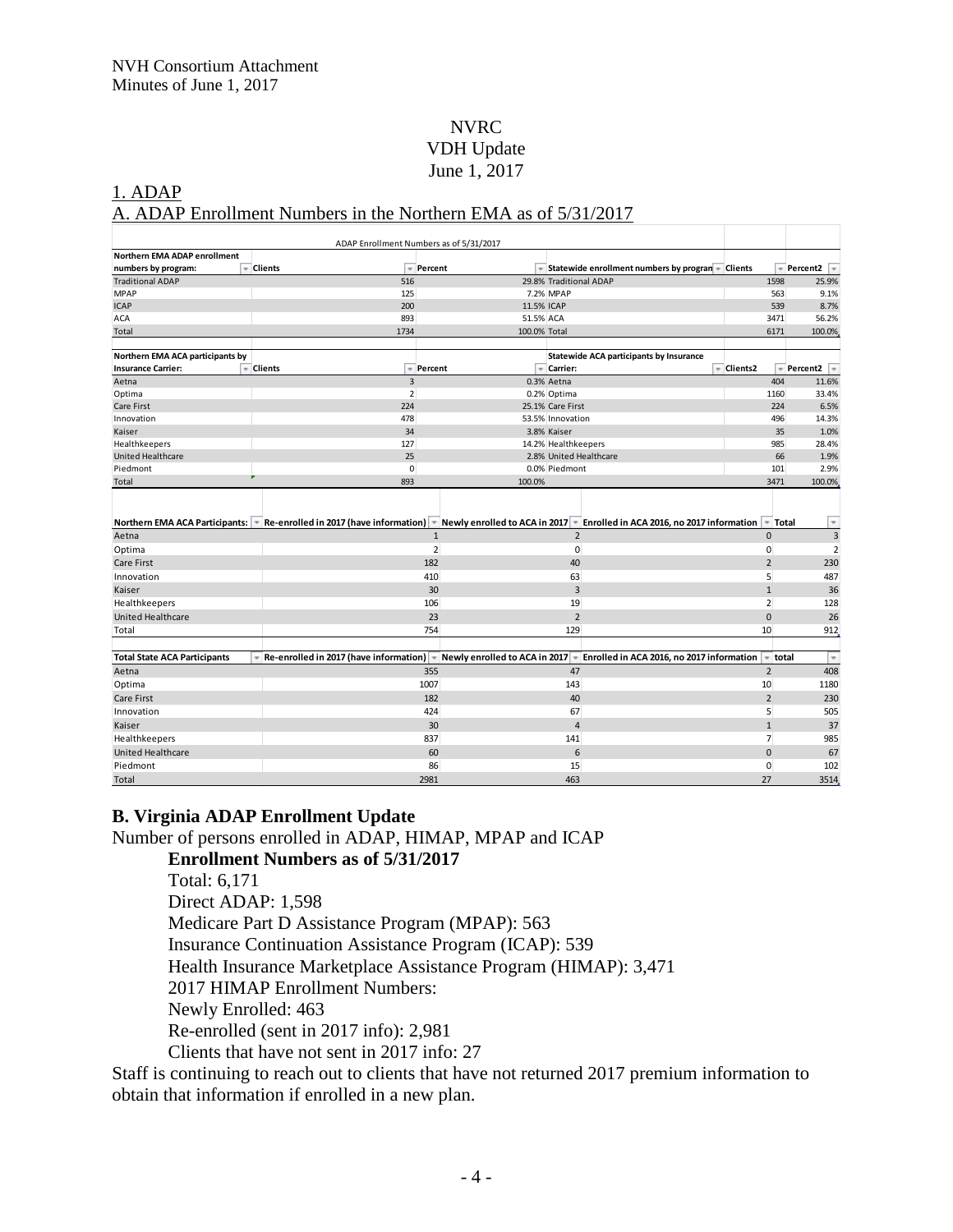NVH Consortium Attachment Minutes of June 1, 2017

# **HCV/HIV Tx (Hepatitis C** and **HI Treatment) Assistance Program Update**

84 clients that have accessed the program; 73 have completed therapy and 6 are currently on treatment.

## **Recertification Update**

The Virginia Department of Health has changed the recertification timeline effective May 1, 2017. These changes address some of the findings in our recent HRSA Comprehensive site visit for RWPB program for Virginia and assure the program is in compliance with the eligibility and recertification requirements spelled out in the Ryan White legislation.

Clients will now be recertified based on their last application date and the 6 months after that. Documents will be mailed to clients 90 days prior to their end date as opposed to 60 days as previously done. In May, documents were mailed to clients with February/August eligibility end dates. Documents will be mailed to clients with March/September end dates in June.

VDH is tightening up on procedures and removing clients who are not eligible based on not recertifying and those that have not accessed medications in the last 6 months.

## **Reminders:**

- To ensure the recertification process is as smooth as possible, please notify ADAP of any changes to client information (i.e. name change, address, telephone #s, income).
- Please continue to use the most current applications located on the ADAP website.

### 2. Surveillance

The Data to Care module is being built in e2Virginia and will be available for testing the end of May. This will replace faxing of data collection forms in the future and will provide more realtime and bidirectional feedback on the Data to Care initiative between providers and VDH.

### 3. Prevention

• The PrEP Home Delivery pilot with RCHD is still going on. Four of the five patients enrolled completed the process for one delivery cycle. In the process we learned a few lessons and corrected some operational things so we're going to let the pilot run through July 1, with the five existing patients. After that, I think we'll be ready to move to the next level.

### 4. Services

VDH Quarterly Contractor's meeting is scheduled for Wednesday, June 7. The meeting is for VDH HIV Prevention and Care providers. Topics for this meeting include a presentation on the AIDS Response Effort's Early Intervention Services (EIS) program geared towards transgenders and an overview of the UVA transgender study (background: Virginia last conducted an epidemiological survey of transgender people in 2005. The health infrastructure and cultural attitudes affecting transgender people have changed dramatically in the subsequent years. Additionally, there is ample evidence that there are significant health disparities and prevention needs experienced by transgender people. With support and collaboration with VDH staff, UVA investigators will conduct epidemiological and qualitative research to characterize the experience of Virginia's transgender citizens in 2017-18. The overall goals of this project are